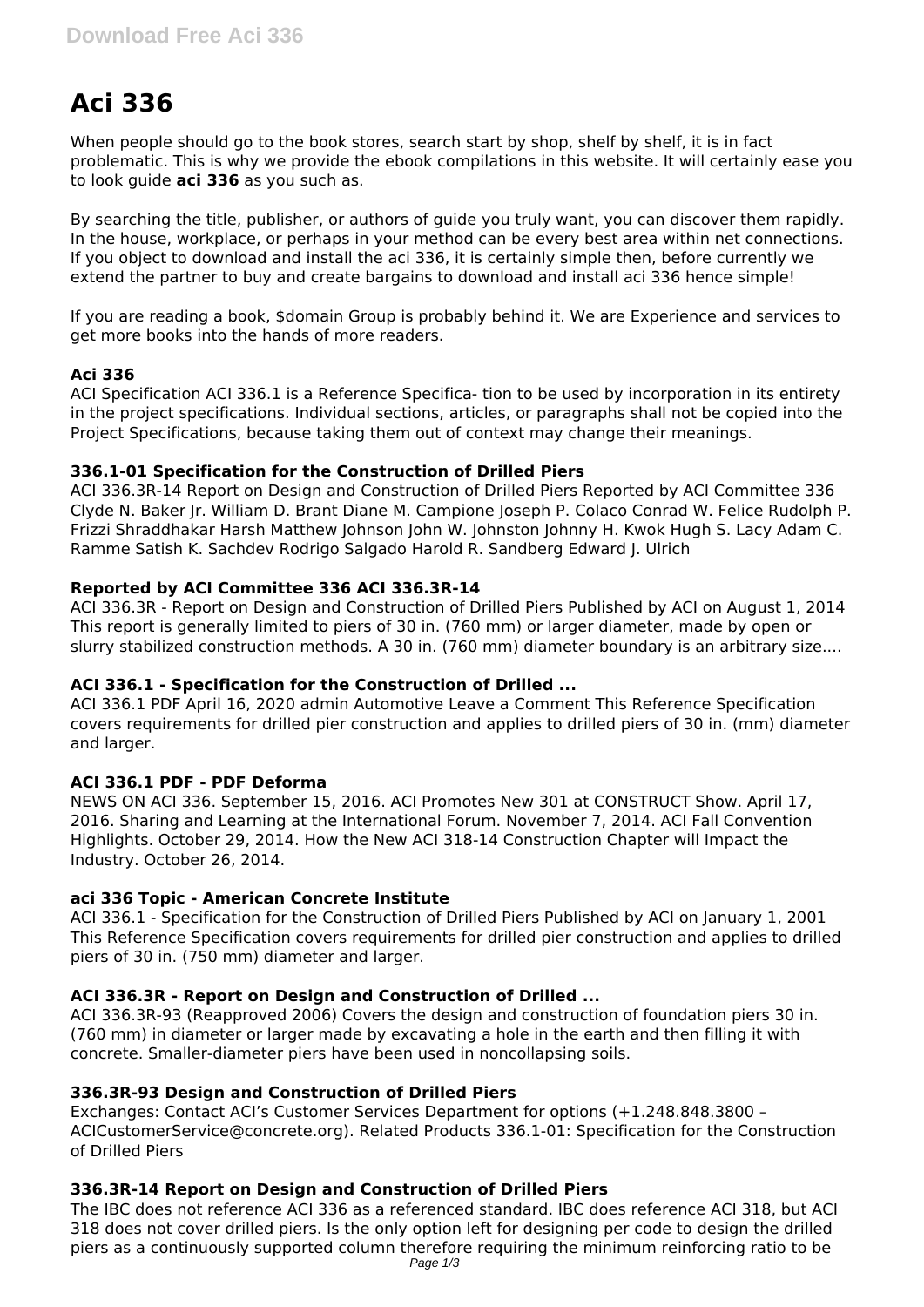### 0.01 (1%) per 10.9.1?

### **Drilled Pier Minimum Reinforcing, ACI 336, IBC code ...**

Reported by ACI Committee 336 Edward J. Ulrich Shyam N. Shukla Chairman Secretary Clyde N. Baker, Jr. Steven C. Ball Joseph E. Bowles Joseph P. Colaco XI. T. Davisson John A. Focht, Jr. M. Gaynor John P. Gnaedinger Fritz Kramrisch Hugh S. Lacy.Jim Lewis James S. Notch Ingvar Schousboe

### **336.2R-88 Suggested Analysis and Design Procedures for ...**

ACI-336.2R-88: Suggested Analysis and Design Procedures for Combined Footings and Mats (Reapproved 2002) deals with the design of foundations carrying more than a single column of wall load. These foundations are called combined footings and mats.

#### **Concrete Footings, Concrete Mats, ACI-336, ACI-336.2R ...**

ACI 336.3R-14: Report on Design and Construction of Drilled Piers Kindle Edition by ACI Committee 336 (Author) Format: Kindle Edition. See all formats and editions Hide other formats and editions. Price New from Used from Kindle ...

#### **Amazon.com: ACI 336.3R-14: Report on Design and ...**

Upcoming Open Meetings: ACI Fall Convention 2020 - 10/25/2020 1:30 PM-5:30 PM - S-Magnolia I, Raleigh, NC Published Committee Documents : • 336.1-01: Specification for the Construction of Drilled Piers

# **Committee Home - American Concrete Institute**

About ACI. Founded in 1904 and headquartered in Farmington Hills, Michigan, USA, the American Concrete Institute is a leading authority and resource worldwide for the development and distribution of consensus-based standards, technical resources, educational & training programs, certification programs, and proven expertise for individuals and organizations involved in concrete design ...

#### **336.2R-88: Suggested Analysis and Design Procedures for ...**

ACI-336-3RS-93 Diseño y Construccion de Pilas de Cimentación o Pilotes, Colados en Sitio. El presente reporte, cubre el diseño y construcción de las pilas de cimentación de 30" (760 mm) de diametro o más grandes, construidas mediante la escavación de una perforación en la tierra y despu és rellenándola con concreto. Se han empleado pilas de menor tamaño, en suelos que no colapsan.

#### **Pilas de Cimentación - Diseño, Construccion (ACI-336-3RS ...**

ACI 301 is a specification for stru c t u r al concrete in b u i l d i n g s. It focuses on basic cast-inplace work and does not deal with specialty concre t e s. Some other re f e re n c e specifications available from ACI include the follow i n g :

# **ACI 301–Specifications for Structural Concrete for Buildings**

ACI 336.3R 2014 Edition, August 2014. Complete Document Report on Design and Construction of Drilled Piers. View Abstract Product Details Document History ACI 336.3R (Complete Document ) 1993 Edition, 6. ACI 336.3R (Complete Document ...

# **ACI 336.3R : Report on Design and Construction of Drilled ...**

ACI 336.2R-88 (R2002) Suggested Analysis & Design Procedures for Combined Footings & Mats. standard by American Concrete Institute, 01/01/1988. View all product details Most Recent

#### **ACI 336.2R-88 (R2002) - Techstreet**

The American Concrete Institute. Founded in 1904 and headquartered in Farmington Hills, Michigan, USA, the American Concrete Institute is a leading authority and resource worldwide for the development, dissemination, and adoption of its consensus-based standards, technical resources, educational programs, and proven expertise for individuals and organizations involved in concrete design ...